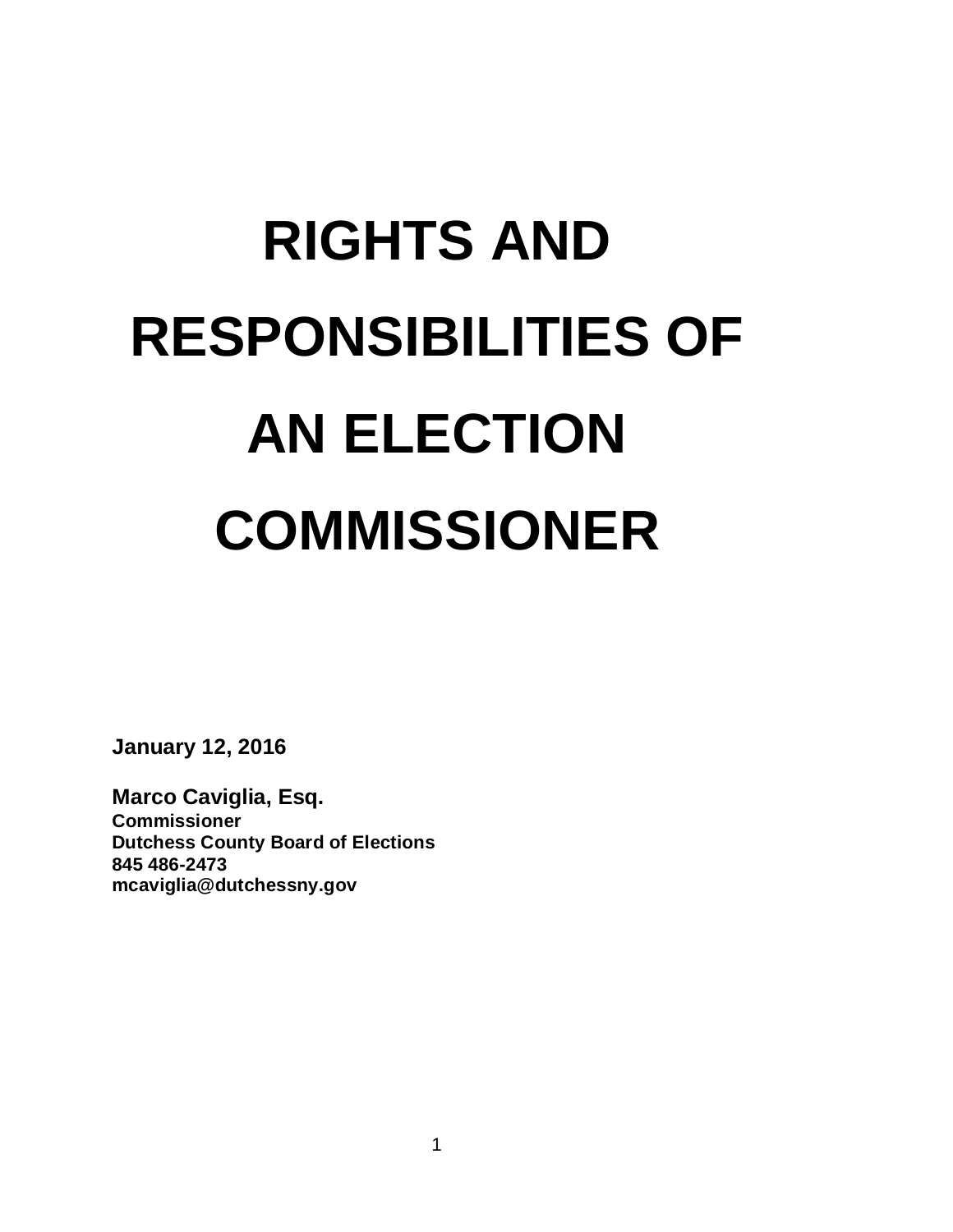### 1) **Composition of Board of Elections.** *See* **EL§3-200.**

- a) Two Commissioners for each county constitute the BOE, except if >120,000 population, the local legislature may increase to 4, keeping parity of Dem and Rep.
- b) NYC may have maximum of 10, two from each county, appointed by the city council.

## 2) **Prohibited to hold other offices simultaneously.**

- a) A commissioner cannot run for or hold any public office except notary, village officer, local justice, school board member outside NYC, or member of community board within NYC. If becomes a designated candidate, the designation is "null and void." *See* EL§3-200
- b) List can be further restricted by local law and trumps EL. *Castine v Zurlo,* 46 Misc3d 995 (Sup Ct., Clinton County 2014)

# 3) **Removal of Commissioner from Office**

- a) Investigation Governor may conduct an investigation into the charges and generally a superior court judge in commissioner's venue or by a commissioner appointed by the governor (hereinafter the "fact-finder"). Governor may direct the attorney-general or the local district attorney to assist in the investigation. *See* §POL 34.
- b) Hearing -hearing requires minimum 8 day written notice to commissioner. The selected fact finder has subpoena powers. Right to counsel exists at the hearing, but not for investigation. *See* §POL 34.
- c) Report to Governor the governor may request a report from the fact finder, but only evidence admitted at the hearing may be included in the report. *See* §POL 34.
- d) Expense the fact finder may hire or request others to assist in the investigation, such as attorney-general or local district attorney, or even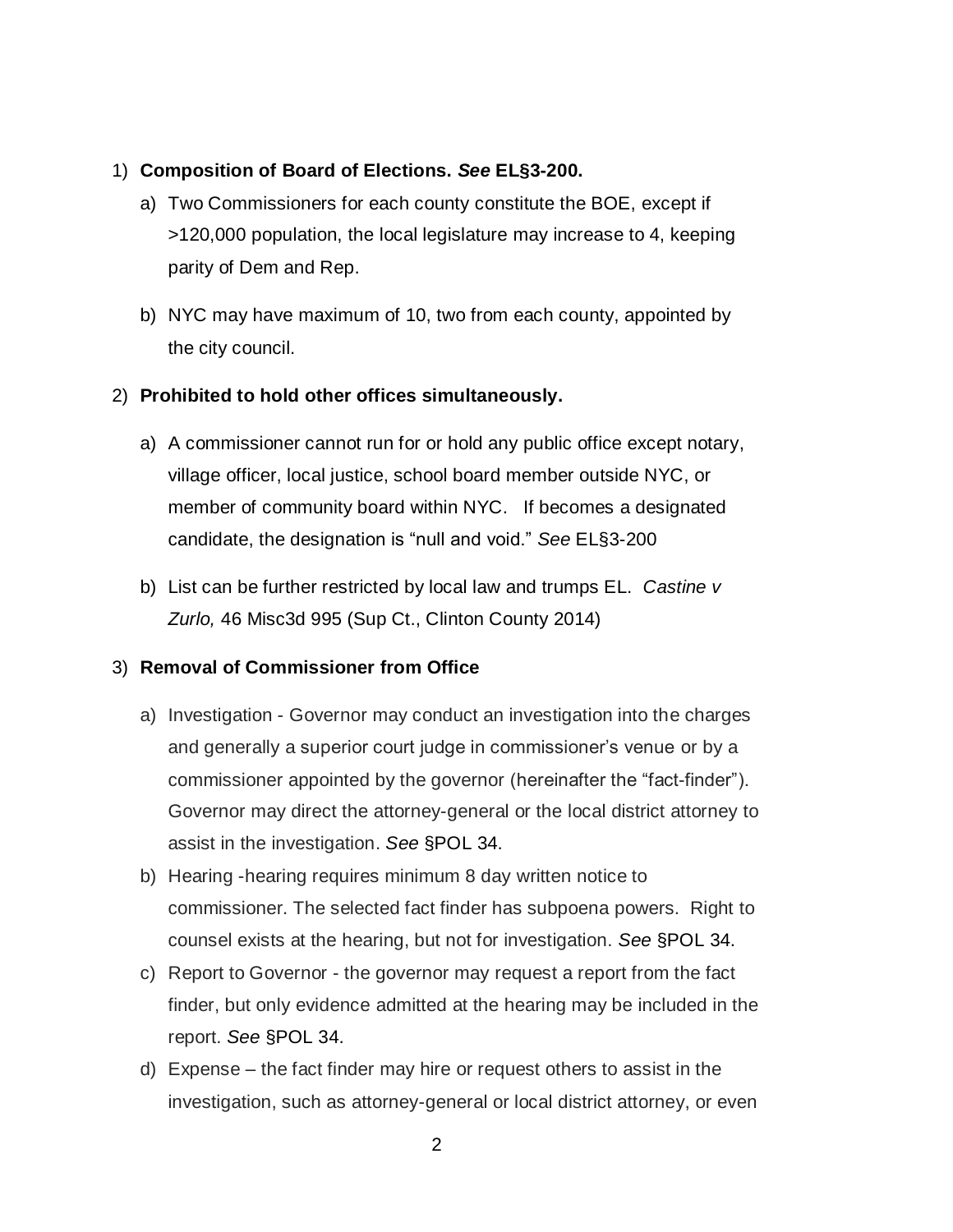hire private counsel as necessary for fact finder to perform her duties. The cost of the investigation and proceedings is borne by the local governing body and requisition is made from time to time to pay these expenses which must be reasonable. *See* §POL 34.

- 4) **Term** two year term, commencing on January 1 of odd years. The county may change that to four years and reduce it back to two years. It may also provide for staggered terms.
- 5) **Salary** set by the county (outside NYC which is by meeting attendance not to exceed \$30,000 per year).
- 6) O**rganization/proceedings of BOE**. *See* EL §3-212.
	- a) Organizational meeting each January at the organizational (first meeting), a President and Secretary are elected, but must be from differing party.
	- b) Majority vote All actions as a board require a majority vote.
	- c) Minutes of meetings recording of all votes on resolutions, of its proceedings.
- d) Reporting functions annually to the county by last day in January which must include program description of voter registration action plans and school and college education programs regarding registration. In addition, keep a record of registered voters and how enrolled. The SBOE shall review the voter registration plan and assist in outreach services/activities.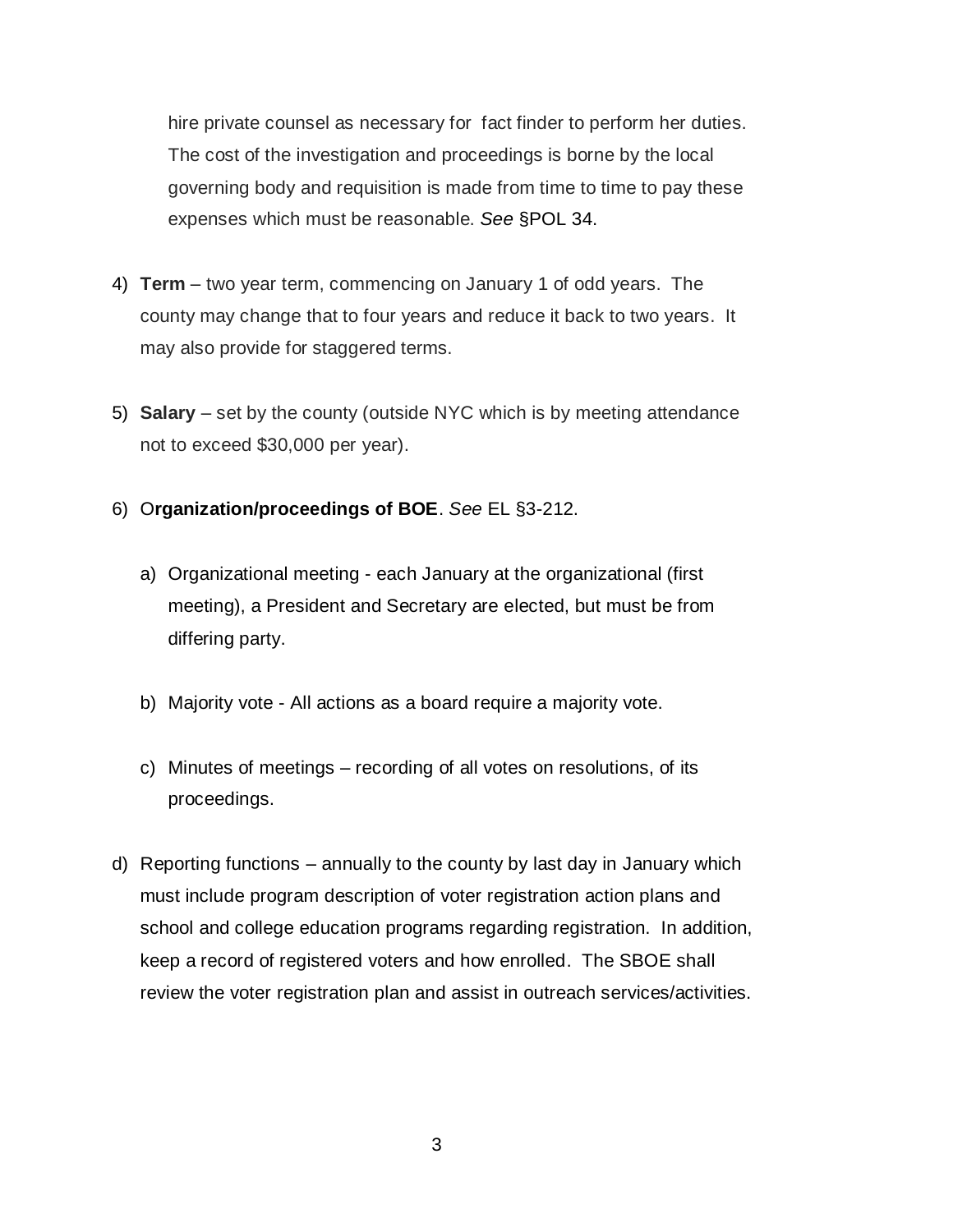## 7) **Investigations conducted by the BOE**.

- a) As a *board*, can decide to conduct an investigation into "any matter in relation to which the board is charged with a duty…or violations of the elective franchise…." after which time, subpoenas may issue to assist the investigation which may be issued by a single commissioner. If no agreement by the BOE is reached to conduct an investigation, there can be no unilateral issuance of subpoenas. But in that instance, a commissioner can directly become a complainant or direct the complainant to the SBOE, which may then conduct an investigation or direct the local BOE to do so, and subpoenas used. EL §3-104; EL §3- 212(2), EL §3-218; *see Mohr v Schroeder*, 162 Misc2d 584, *rev'd* by 216 AD2d 926 (4th Dept. 1995), *rev'd* by 86 N.Y.2d 786 1995) reinstating the trial court decision.
- b) Assistance from other agencies/offices BOE can request, to carry out its duties, assistance from "any law enforcement agency" upon written request and it must be provided (the investigation of registration is a stated purpose, not a limitation). Documents and information from other "public officers<sup>1</sup>" must also be provided free of charge. Assume that the person is a public officer unless s/he objects that is not.

 $\overline{a}$ 

<sup>&</sup>lt;sup>1</sup> Who is a "public officer?" For the purpose of this section, attention is called to  $\S$ POL 2 defines local officers and state officers. However, distinguish this use from EL Article 17 definitions as to who may be criminally liable for illegal acts under the Election Law, dealt with later in this outline. With regard to this section of the outline, the application of this term sometimes must be determined by factors to be considered to label one a public officer. Some *examples* when this issue is determined are consideration of the following, though in such argued cases, various factors:

a) Required to take a constitutional oath;

b) The employment is public and person is required to discharge duties to the public; receives compensation for discharging a public duty;

c) It is a legislatively created office, though not necessarily those hired to assist in those duties.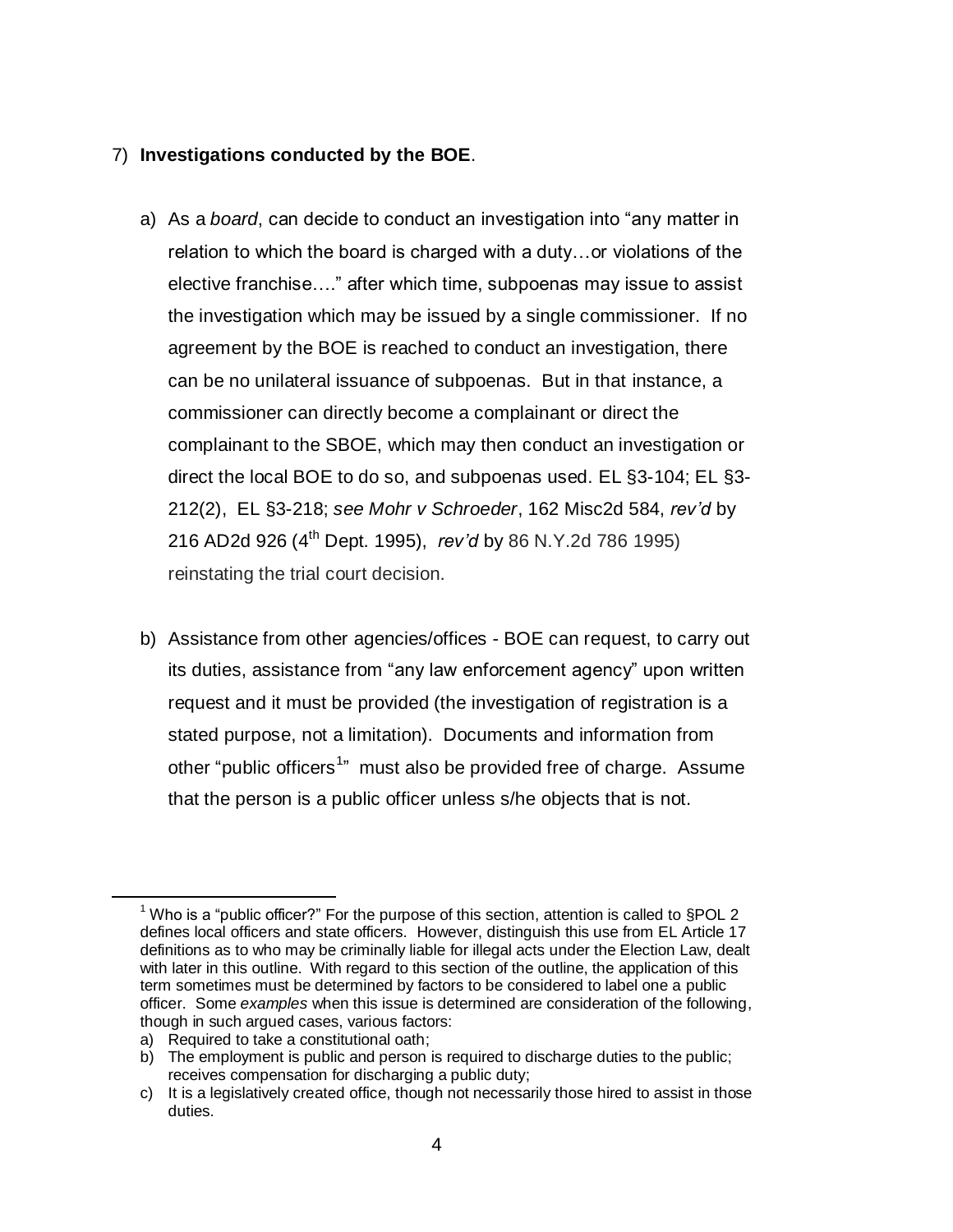c) Door-to-door check of registered voters – any one member of the board may required a special door-to-door check in any election district(s), even if checked the previous year. Bipartisan team conducts it and signs a report under penalty of perjury. The board is required to employ a sufficient number of employees to conduct the checks. EL §5-710.

### 8) **Record access and retention**.

- a) Security. EL §3-220
	- i) All records, certificates, lists, and inventories reference in, or required by, the Election Law are open to public inspection, but not specifically not the driver's license number nor social security number.
	- ii) The original record cannot be handled by anyone other than staff even when for public inspection. So photostatic copies may be made and kept and these used for public inspection.
	- iii) Central file registration records must be kept in locked filing cabinets and only handled as necessary.
- b) **Record retention**. EL §3-220
	- i) Mutilated/void registration records 2 years, though must keep a file of serial numbers of the destroyed records.
	- ii) Deaths 2 years
	- iii) Cancellations 2 years, destroyed in January of each year.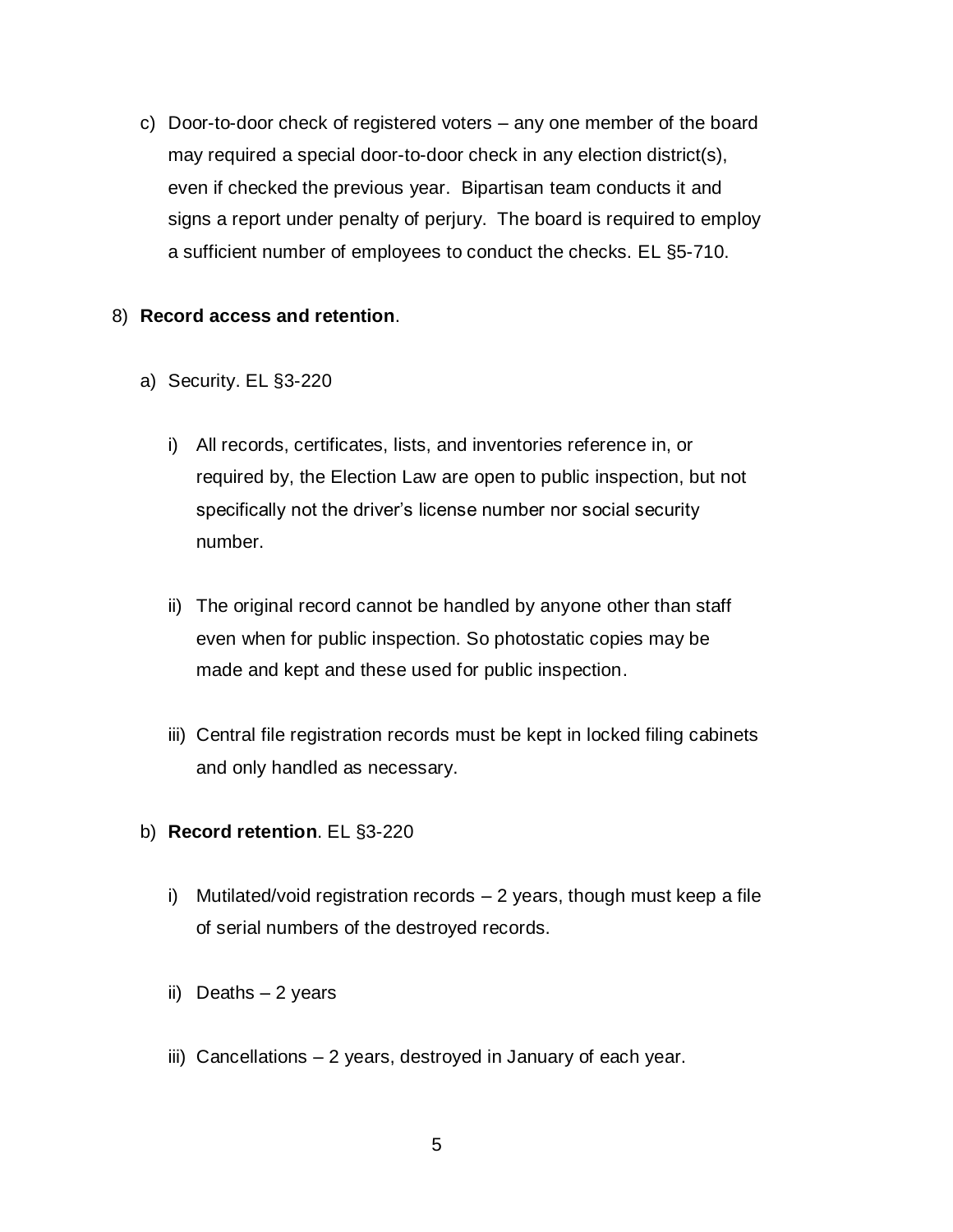- iv) After 10 years, may destroy original records and keep photostatic copies.
- v) Registration and poll records if entire voter's registration and poll record is in computer, and with permission of SBOE, 2 years. If computer record does not include the backs of the registration poll record, then when poll record read in, 2 years after that, but not necessary in any event beyond 4 years after read into computer.
- vi) Nomination and designation papers, except ballots, unless in litigation, 2 years
- vii) Poll books at the end of the  $2^{nd}$  calendar year of the year of election.
- viii)Petitions cannot leave the BOE office unless in custody of staff or per court order.
- ix) Electronic media cards must follow the SBOE procedure in force. EL §3-222.
- x) Ballots voted ballots and other ballots, 2 years after election. EL §3-222.
- xi) Sealed, unused ballots, 4 months, provided a certificate with data/numbers of the ballots is kept for 2 years. EL §3-222.
- xii) Label programming data for ballots 2 years. EL §3-222.
- 9) **Campaign finance filing**. EL §16-114.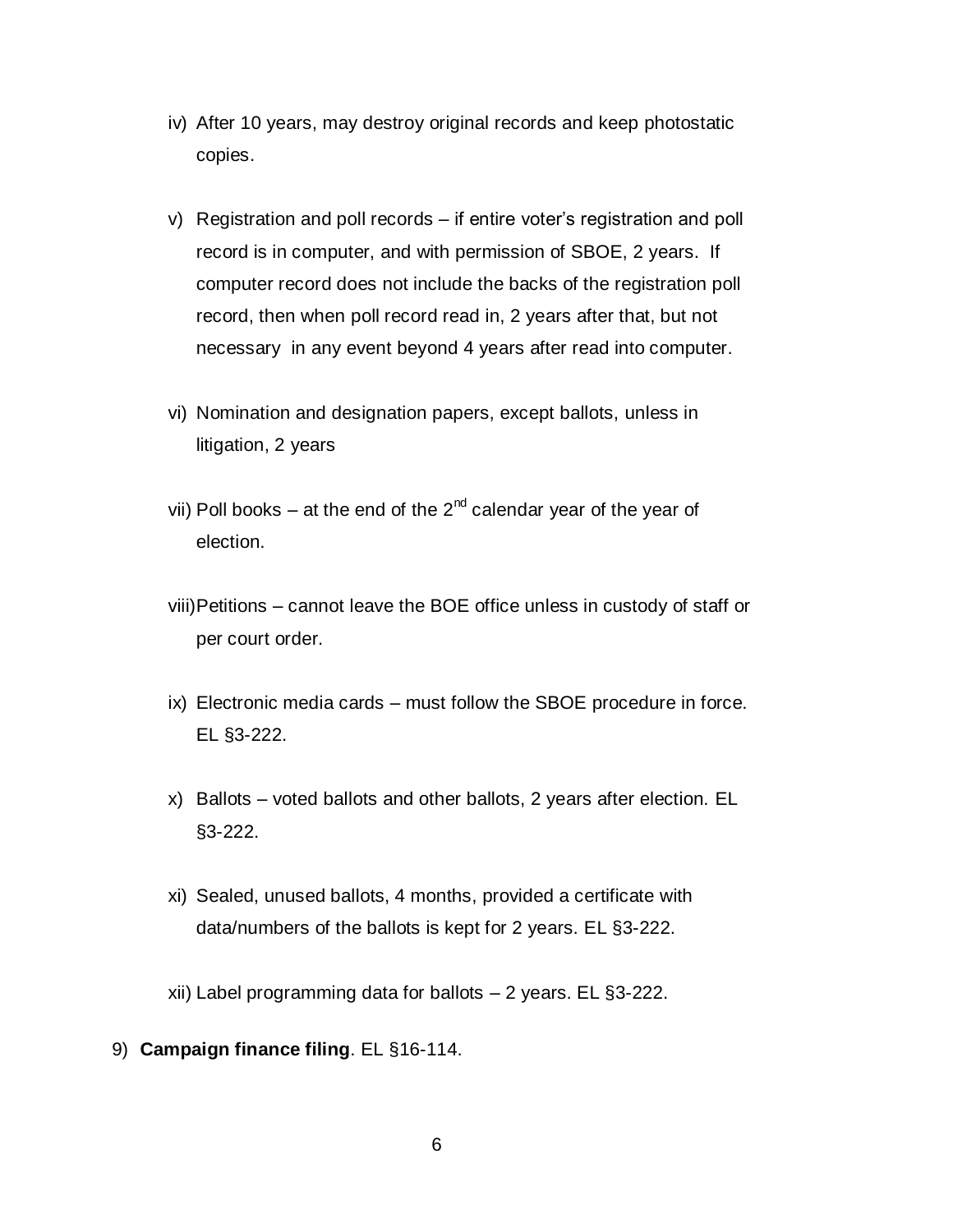- a) A local board may institute a supreme court proceeding to compel an overdue filing or to correct a defective or false filing, and the court order will require filing within 5 days thereafter.
- b) A proceeding may also be brought for any other failure to comply with "any provisions of this chapter…"
- c) Undertaking must be filed with the court in an amount it determines for anyone proceeding for a purpose other than in a) above.

# 10)**Criminal Liabilities**.

- a) EL Article17 lists numerous acts constituting a crime, many of them felonies. Everyone working for a BOE an "election officer." §17-100(3). This would include poll workers.
- b) Distinction between a misdemeanor and felony A misdemeanor carries up to one year in the county jail. A felony (E felony) carries up to a 4 year state prison incarceration.
- c) Felonies include:
	- i) Abetting a false registration. §17-104(5)
	- ii) Misconduct by an election officer. §17-106
	- iii) Alteration/removal of registration records or of challenge or affidavit records. §17-108(3)
	- iv) Owner of premises falsely reporting tenancies. §17-114(3)
	- v) With regard to a certificate of nomination or official ballot, actively or passively allows illegal alteration or a falsehood to be stated. §17- 120(1),(4)(5).
	- vi) Knowingly and willfully fails to act or impedes or attempts to delay the performance of an act authorized by the EL. §17-128
	- vii) Assisting or engaging in illegal voting. §17-132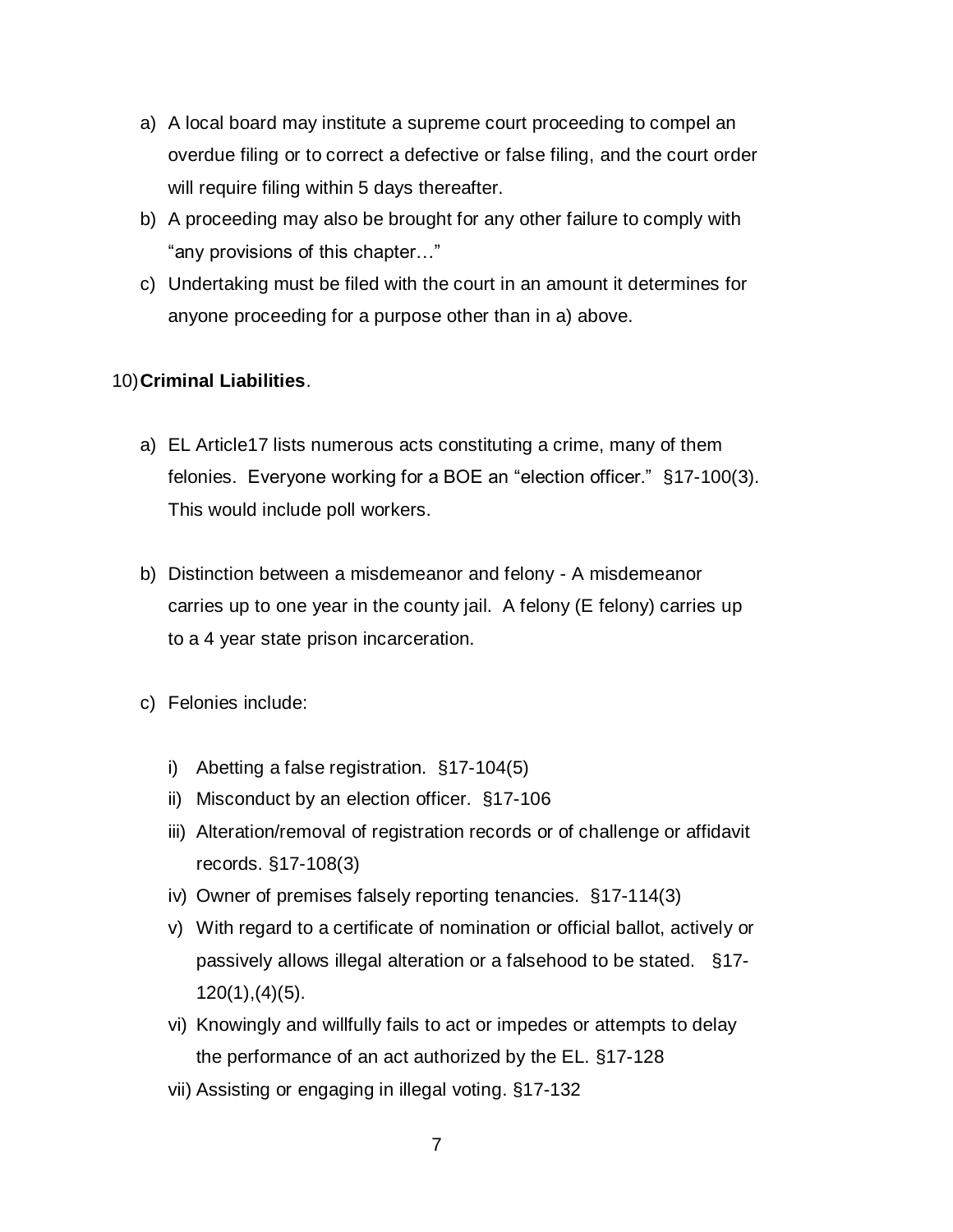viii)Using a "paster" on an official ballot. §17-134

- ix) Attempting or making a false canvass of ballots cast. §17-136
- x) Buying or selling votes, even with promises. §17-142, §17-144
- xi) Procuring or presenting false documents to vote. §17-160
- xii) Destroying or delaying election results. §17-170.
- d) *Any* violation of the "elective franchise," even if not specifically covered in Article 17, is a misdemeanor.

### 11)**Unilateral Action by a Commissioner**.

- a) All actions of local boards must be approved by a majority vote of commissioners. EL §3-212(2)
- b) Hiring and Firing.
	- i) Violation of Equal Protection: While a lawsuit that raises concerns affecting the staff of both political parties is an "action" requiring approval of a majority of the commissioners, occasions in which one commissioner and his party are being denied equal protection resulting in an imbalance on the BOE. *Graziano v County of Albany,* 3 NY3d 475 (2004), citing [New York Constitution, article II, §](https://a.next.westlaw.com/Link/Document/FullText?findType=L&pubNum=1000300&cite=NYCNART2S8&originatingDoc=I4e184c0fdbe111d98ac8f235252e36df&refType=LQ&originationContext=document&transitionType=DocumentItem&contextData=(sc.Search))  [8,](https://a.next.westlaw.com/Link/Document/FullText?findType=L&pubNum=1000300&cite=NYCNART2S8&originatingDoc=I4e184c0fdbe111d98ac8f235252e36df&refType=LQ&originationContext=document&transitionType=DocumentItem&contextData=(sc.Search)) EL [§ 3–300](https://a.next.westlaw.com/Link/Document/FullText?findType=L&pubNum=1000071&cite=NYELS3-300&originatingDoc=I4e184c0fdbe111d98ac8f235252e36df&refType=LQ&originationContext=document&transitionType=DocumentItem&contextData=(sc.Search)) [a commissioner not only assists his cocommissioner in the administration of the Board but also safeguards the equal representation rights of his party which was suffering an actionable injury].
	- ii) Hiring freezes: County cannot prohibit filling vacancies on the BOE. EL §3–300 provides that the BOE Board of Elections at its pleasure shall appoint or remove employees, fix their number, and prescribe their duties, titles and rank, and establish their salaries within the amounts appropriated in equal representation of the major political parties. The effect of the hiring freeze resolution would be inconsistent with and undermine the BOE's constitutional and
		- 8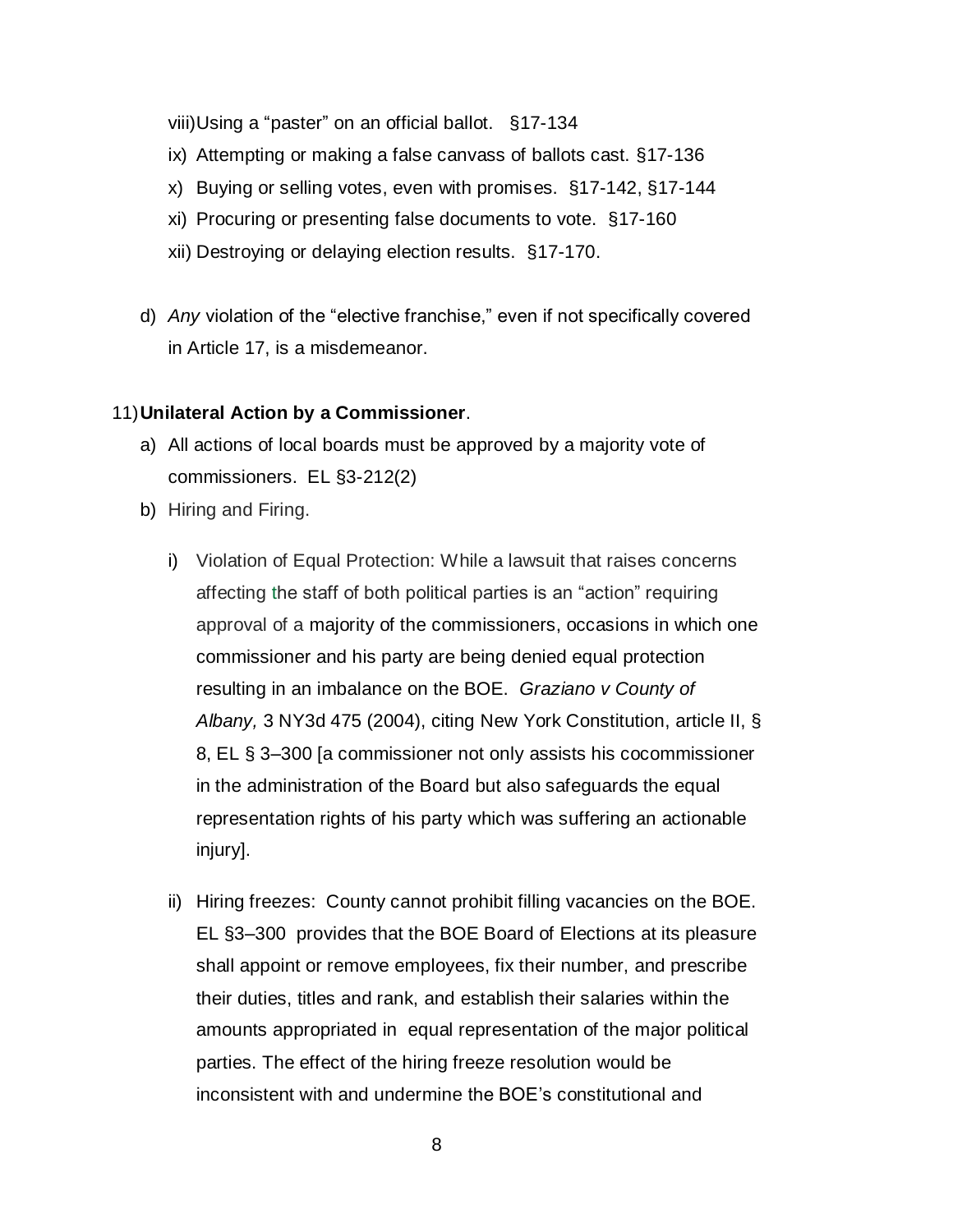statutory authority and create intermittent political imbalance in the Board staff . *Mohr v. Greenan*, 10 Misc. 3d 610, 616-17, (Sup. Ct. 2005) *aff'd*, 37 A.D.3d 1094, (2007).

- iii) BOE autonomy:
	- (1) The BOE may appoint and remove its employees at its pleasure, and have complete and exclusive control of personnel and performance of duties. *[County of Chautauqua v. Chautauqua](https://a.next.westlaw.com/Link/Document/FullText?findType=Y&serNum=1992070776&pubNum=0000602&originatingDoc=NB7BA5DB0881311D8A8ACD145B11214D7&refType=RP&originationContext=notesOfDecisions&contextData=%28sc.DocLink%29&transitionType=NotesOfDecisionItem)  County Employees' Unit [6300 of Local 807, of Civil Service](https://a.next.westlaw.com/Link/Document/FullText?findType=Y&serNum=1992070776&pubNum=0000602&originatingDoc=NB7BA5DB0881311D8A8ACD145B11214D7&refType=RP&originationContext=notesOfDecisions&contextData=%28sc.DocLink%29&transitionType=NotesOfDecisionItem)  [Employees' Ass'n, Inc., Local 1000, AFSCME, AFL-CIO,](https://a.next.westlaw.com/Link/Document/FullText?findType=Y&serNum=1992070776&pubNum=0000602&originatingDoc=NB7BA5DB0881311D8A8ACD145B11214D7&refType=RP&originationContext=notesOfDecisions&contextData=%28sc.DocLink%29&transitionType=NotesOfDecisionItem)* 181 [A.D.2d 1052 \(4 Dept. 1992\).](https://a.next.westlaw.com/Link/Document/FullText?findType=Y&serNum=1992070776&pubNum=0000602&originatingDoc=NB7BA5DB0881311D8A8ACD145B11214D7&refType=RP&originationContext=notesOfDecisions&contextData=%28sc.DocLink%29&transitionType=NotesOfDecisionItem)
	- (2) No formal motion or resolution necessary nor minutes of a vote necessary. Where the board dismissed a clerk employed for ten years following their procedure, it was entitled to do so at its pleasure, and there was no necessity for a formal motion or resolutions or for minutes showing how each commissioner voted. *Starr v. Meisser* [39 A.D.2d 712 \(2 Dept. 1972\)](https://a.next.westlaw.com/Link/Document/FullText?findType=Y&serNum=1972120220&pubNum=0000602&originatingDoc=NB7BA5DB0881311D8A8ACD145B11214D7&refType=RP&originationContext=notesOfDecisions&contextData=%28sc.DocLink%29&transitionType=NotesOfDecisionItem) *affirmed* [33 N.Y.2d 748.](https://a.next.westlaw.com/Link/Document/FullText?findType=Y&serNum=1973280059&pubNum=0000578&originatingDoc=NB7BA5DB0881311D8A8ACD145B11214D7&refType=RP&originationContext=notesOfDecisions&contextData=%28sc.DocLink%29&transitionType=NotesOfDecisionItem)
- iv) Appointment of clerks: If only one commissioner signs and the other acquiesces for long period of time, it is deemed consent [waited 32 months to object, found to be a "sham."]
- v) Vacancy. Where one commissioner of election has resigned, the remaining member has no power to employ a clerk, and clerks and other employees can be appointed only after such vacancy is filled and the commissioners have organized as a board. Op. [Atty.Gen.,](https://a.next.westlaw.com/Link/Document/FullText?findType=Y&pubNum=0000904&cite=NYOPATTYGEN1933&originatingDoc=NB7BA5DB0881311D8A8ACD145B11214D7&refType=DE&originationContext=notesOfDecisions&contextData=%28sc.DocLink%29&transitionType=NotesOfDecisionItem)  [1933, 48](https://a.next.westlaw.com/Link/Document/FullText?findType=Y&pubNum=0000904&cite=NYOPATTYGEN1933&originatingDoc=NB7BA5DB0881311D8A8ACD145B11214D7&refType=DE&originationContext=notesOfDecisions&contextData=%28sc.DocLink%29&transitionType=NotesOfDecisionItem) St. Dept. 241.
- c) Commissioner's right to sue.
	- i) One commissioner cannot unilaterally file an appeal from a court ruling dismissing a proceeding [one commissioner appealed